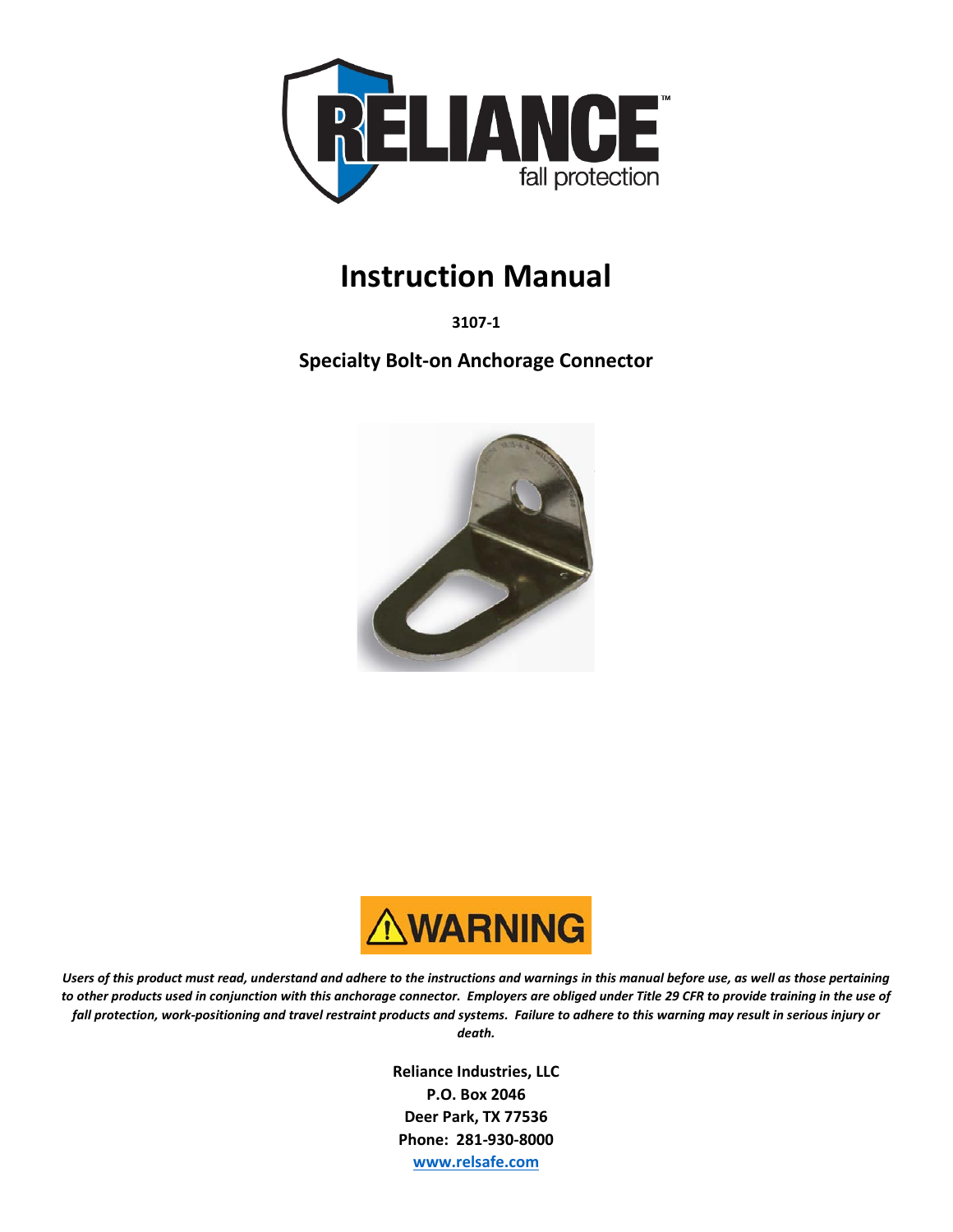# **Contents**

- **1. Overview and Product Description**
- **2. Anchorage Considerations**
- **3. Installation**
- **4. Compatible Equipment**
- **5. Warnings and Limitations**
- **6. Instructions for Use**
- **7. Rescue Planning**
- **8. Inspection**
- **9. Specifications Appendix A: Illustrations**
- 1. Overview and Product Description
	- 1.1 Overview: This product has been designed specifically for installation and use inside of cooling towers of both wood and fiberglass construction. It may be used in other applications, under the supervision of a qualified person and in accordance with the guidance in Sections 2, 3 and 4 of this manual.
	- 1.2 Product Description: This anchorage connector is a bolt-on anchorage connector designed for use by a single person weighing 310 lbs or less (including clothing, tools and equipment) with personal fall arrest systems only. This anchorage connector must not be used with travel restriction or work-positioning systems.
- 2. Anchorage Considerations:

2.1 Minimum Anchorage Strength Requirements: Anchorages (structures) to which this device may be attached must have a minimum static strength of 5,000 lbs in the absence of certification. With the certification of a Qualified Person or Professional Engineer, anchorages having a minimum strength of 3,600 lbs may be utilized provided that it is demonstrated that a safety factor of 2:1 can be achieved.

2.2 Anchorage Location: The anchorage must be located adjacent to the work area or fall hazard in a manner such that free-fall is limited to six feet or less and so that swing-fall (see Appendix A) is minimized to the extent possible. Also ensure that sufficient fall clearance exists (See Appendix A, and consult manufacturer's instructions for your Connecting Device(s)). Ensure that there are no obstructions in the fall path – obstructions or protruding structures may cause serious injury or death. This product was designed to be cost effective:

2.2.1 In cooling tower applications, an effort should be made to identify/certify as many structural anchor points as possible.

2.2.2 3107-1 Anchorage connectors should be installed liberally within the cooling tower structures to provide access to secure anchor points during service and inspection, and to minimize fall distance and swing-fall (see Appendix A).

2.2.3 Each 3107-1 Anchorage connector is designed for use by a single user weighing less than 310 lbs: Liberal installations allow multiple workers to have safe access to common working areas.

3. Installation: 3107-1 Anchorage connectors must be installed for use with personal fall arrest systems in a manner such that free-fall is limited to six feet or less, and so as to avoid swing-fall. Ideally, this means that the anchorage must be located at or above the user's back d-ring at all times. See section 5 for additional details.

3.1 Cooling Tower installations

3.1.1 Select and/or certify with the supervision of a Qualified Person, an anchorage point meeting the requirements of Section 2 of this manual. Install a #3107-1 Anchorage connector at the rated union between a 4x4 upright member and a 2x6 horizontal member on serviceable wood or fiberglass structures. See fig. 3.1. 3.1.2 Fiberglass Cooling Towers: 3107-1 Anchorage connector should be installed with the following hardware to the lower fastener connection in galvanized or stainless steel, grade 5 or better:

- (1) ½" x 5" bolt
- (2) ½" flat-washer
- (1) ½" lock-washer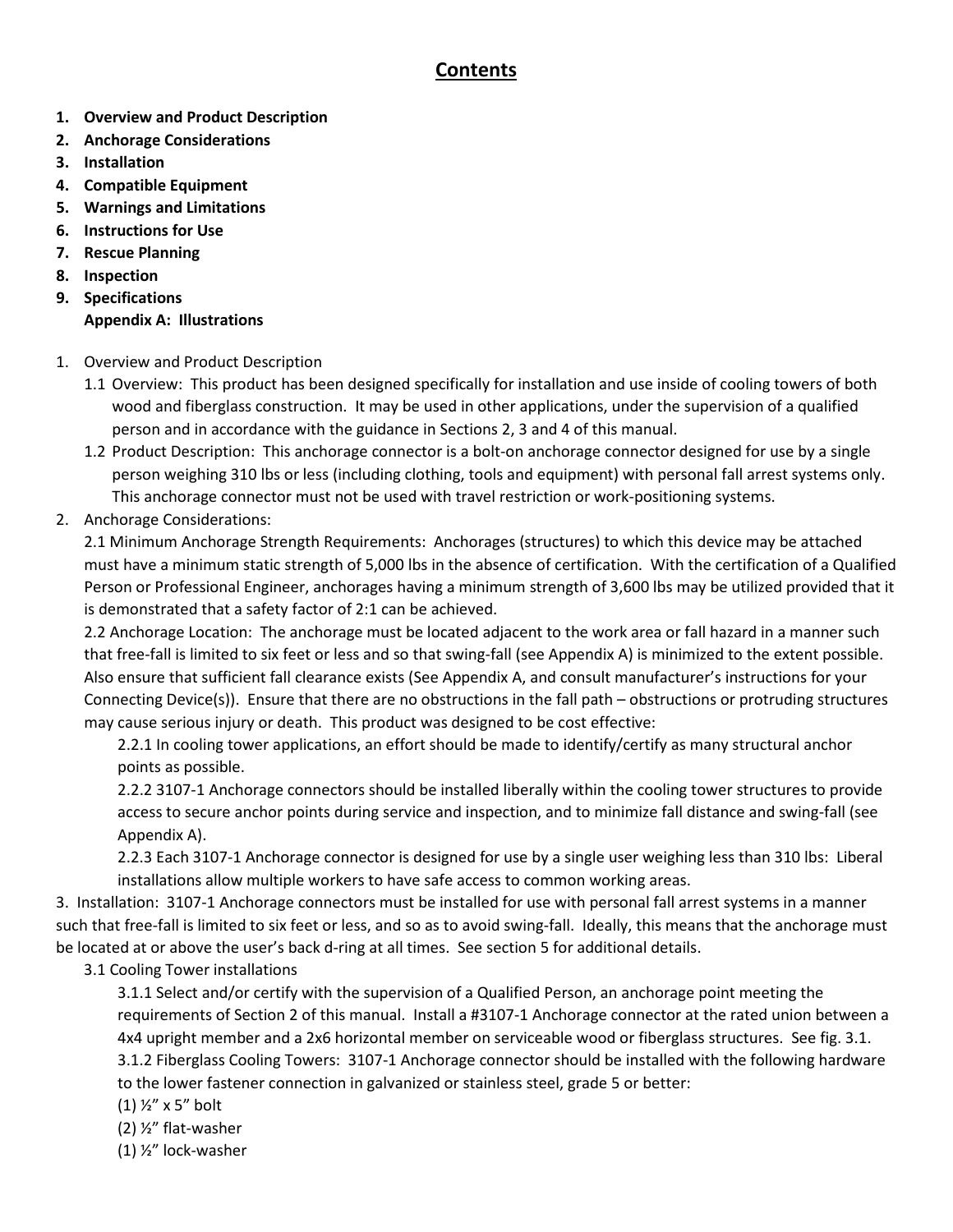#### (1) ½" Nut or Nyloc nut

3.1.3 Wood Cooling Towers: 3107-1 Anchorage connector should be installed to the higher or singular fastener connection with the following hardware in galvanized or stainless steel, grade 5 or better:

(1) ½" x 7-1/2" bolt

- (2) ½" flat-washer
- (1) ½" lock-washer
- (1) ½" Nut or Nyloc nut



**Figure 3.1 3107-1 Anchorage Connector Installed to Fiberglass Cooling Tower Structure**



*When installing 3107-1 Anchorage Connectors in Cooling Tower applications, the anchorage connector must be mounted to the lower fastener on fiberglass structures. On wood structures, it must be mounted to the upper fastener if multiple fasteners are utilized. This caution must be heeded to provide best anchorage strength.*

### 3.2 Non-Cooling Tower Installations

3.2.1 The 3107-1 may be utilized on structures of concrete or steel to provide safe anchorage for single users of personal fall arrest systems, with a maximum user capacity of 310 lbs or less (user, clothing, tools and equipment). 3.2.2 For steel structures, the anchorage point must meet the minimum requirements of Section 2 of this manual, and the anchorage connector must be installed with the following hardware in galvanized or stainless steel, grade 5 or better:

- (1) ½" bolt
- (2) ½" flat-washers
- (1) ½" lock-washer
- (1) ½" nut or nyloc nut

3.2.3 For concrete structures, the 3107-1 must be installed using a Hilti® HSL-3-B M12/50 expansion fastener or equivalent, and the concrete composition and dimensions must meet the fastener manufacturer's minimum requirements. For further guidance, contact Reliance.

4. Compatible Equipment: This product is designed for use with a single personal fall arrest system having a maximum user capacity of 310 lbs (user, clothing, tools and equipment), which limits free-fall distance to six feet or less, and which will limit maximum arrest forces to 1,800 lbs or less.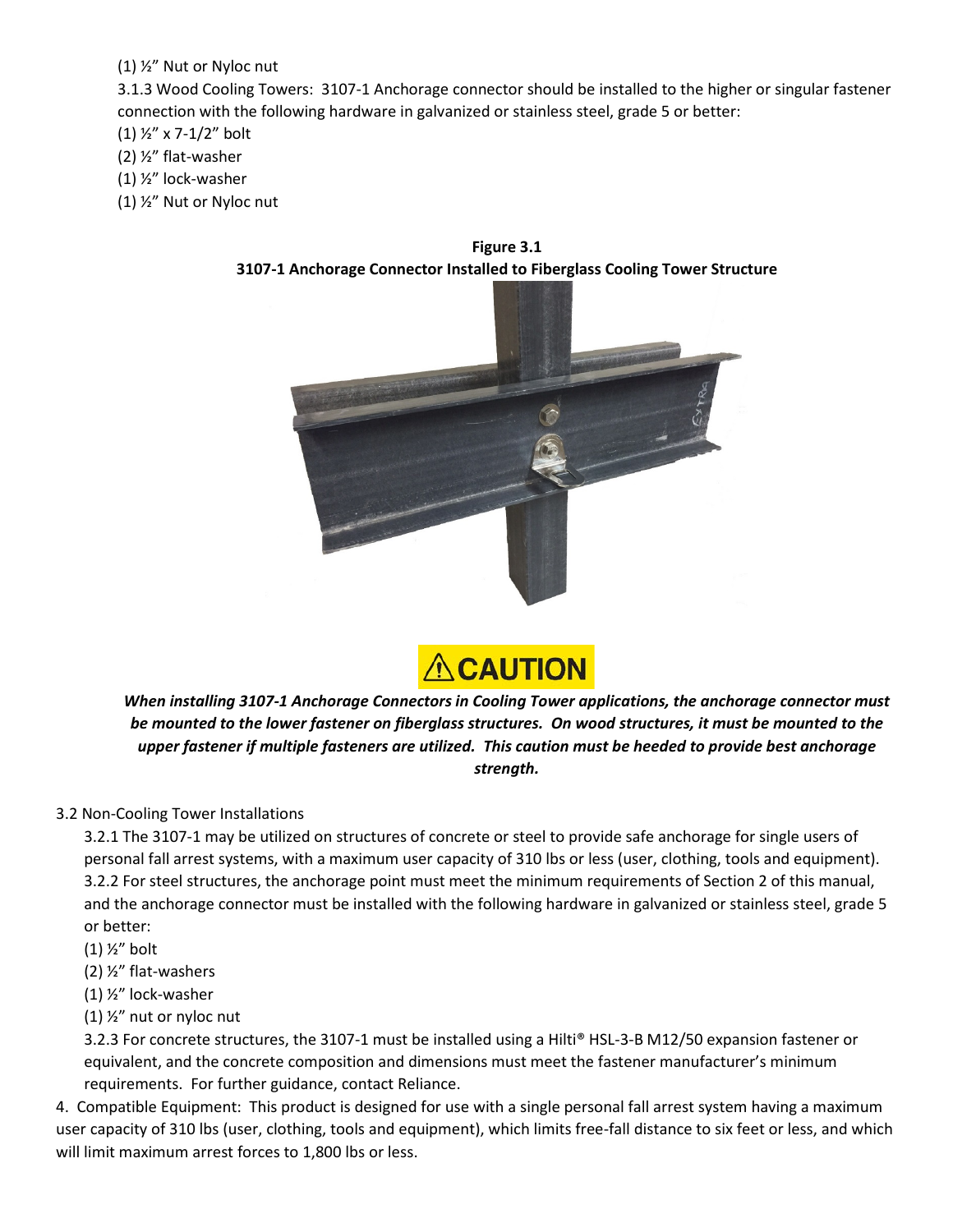4.1 Full Body Harnesses: All users of this system must be equipped with a full body harness meeting the minimum requirements of OSHA subpart M, and featuring a back or dorsal d-ring. This is the only authorized attachment point that may be utilized with this anchorage connector.

#### 4.2 Connecting Devices

4.2.1 Energy-Absorbing Lanyards: Energy-Absorbing Lanyards (EAL's) are the preferred connecting device for use with this product. EAL's used with this product must meet the requirement of either ANSI Z359.1-2007 or ANSI Z359.13. The maximum working length allowed is six feet, and d-ring or anchorage extenders must only be used if it can be demonstrated that free-fall is limited to six feet.

4.2.2 Self-Retracting Devices: Any Reliance Self-Retracting Device may be used as an alternative to EAL's, *provided that the anchorage is located at or above the user's back d-ring at all times during the course of work adjacent to fall hazards*. **SRD's of other manufacturers may be used only if they are rated to Z359.14, and only if they are not referred to as "Fall-Limiters" on the manufacturer's labelling or instructions.** 

4.2.3 Vertical Lifelines/Rope Grabs: Vertical lifelines with rope grabs or fall arrestors are **not recommended** for use with this product. In some circumstances, they may allow the user to be subjected to greater free-fall and swing-fall distances. *Serious injury or death may result from improper use and control of this type of connecting device.*

#### 4.2.4 100% Tie-Off Procedures: It is required that users of this product utilize 100% tie-off procedures. Connecting Devices used with this product shall be of the twin or dual leg type to facilitate 100% tie-off at all times when exposed to fall hazards.

## 4.3 Horizontal Lifelines: *Never use this product as an anchorage for Horizontal Lifelines or any other multi-user fall protection system! This product is not rated to sustain Horizontal Lifeline end-loads, or multiple user fall arrest loads. Such misuse may result in serious injury or death.*

4.4 Work-Positioning and Travel Restriction: *Do not use this anchorage for work-positioning or travel restriction systems*. This anchorage connector may deform under static working loads common in these applications, and such deformation may lead to reduced strength over time.

5. Warnings and Limitations:

5.1 Users of this equipment must read, understand and adhere to the instructions, warnings and labels provided with this product. Replacement instructions are available at [www.relsafe.com.](http://www.relsafe.com/)

5.2 Employers are required to train users of this equipment in accordance with the regulations published under Title 29 CFR, and Reliance recommends a managed fall protection program in accordance with ANSI Z359.2.

5.3 This product must be installed in accordance with Sections 2 and 3 of this manual, and under the supervision of a Qualified Person.

5.4 This product must be inspected by the user, before each use, and at least once annually by a Competent Person. See Section 8 of this manual for inspection procedures and pass/fail criteria.

5.5 Remove any surface contaminants such as concrete, stucco, tar, ice or any other build-up which may interfere with connected sub-systems or may cause cutting or abrasion of other components of your personal fall arrest system.

5.6 Harsh environments or destructive processes may degrade this anchorage connector over time. Beware of the effects of environmental conditions such as extreme heat, corrosive elements, dissimilar metals, etc., which may result in accelerated wear or corrosion. Beware also of destructive processes such as welding, sand-blasting and other processes which may be damaging to this product, the structure to which it is attached, or connected subsystems. See Section 8.

5.7 Do not attempt to alter or repair this product. Do not deviate from installation or use instructions. If you have questions or concerns, consult with a Qualified Person and contact Reliance immediately.

5.8 Beware of moving equipment, machinery or energized lines and equipment. Contact between such hazards and any element of your personal fall arrest system may result in serious injury or death.



Failure to comply with these instructions and/or the above warnings may result in serious injury or death.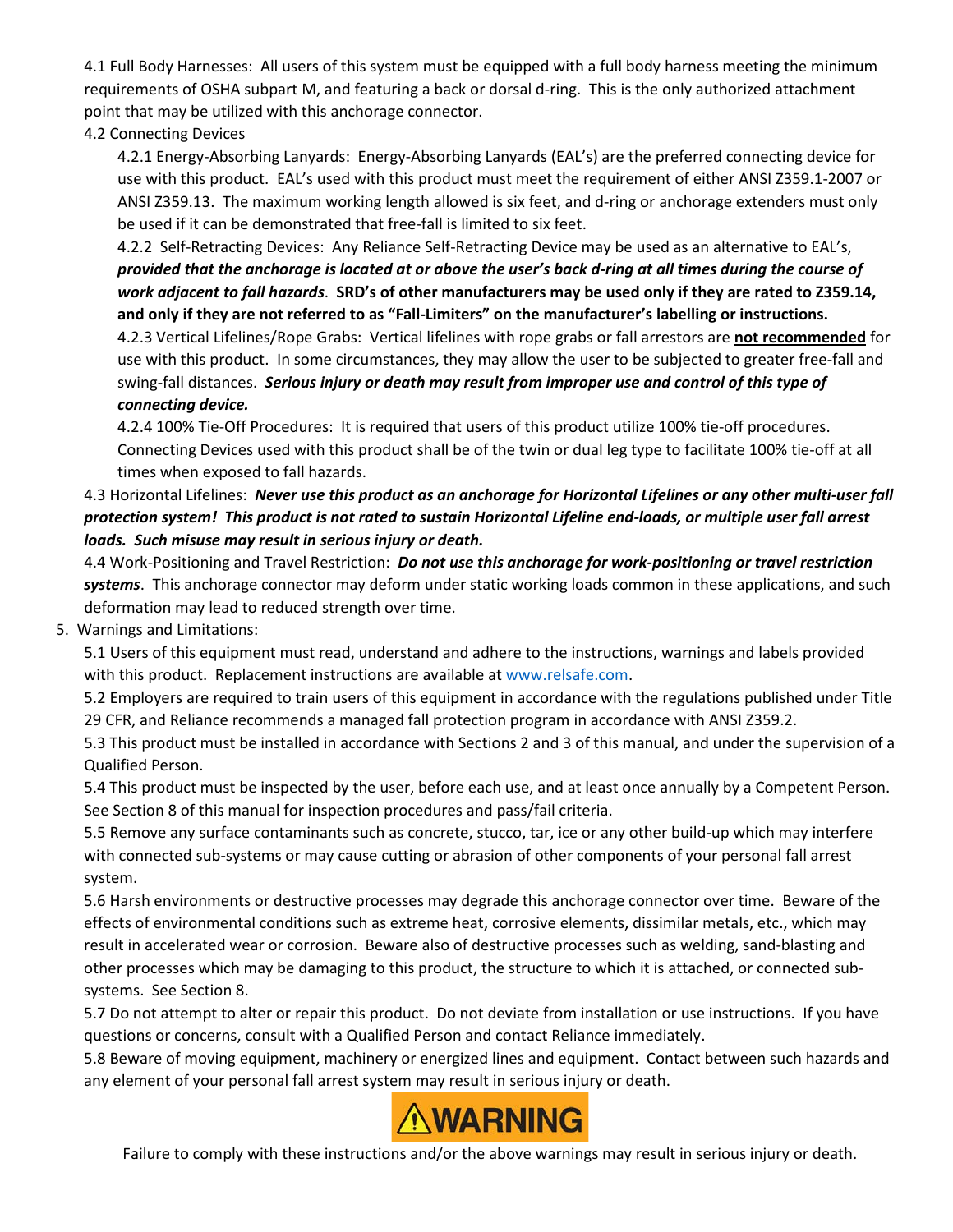#### 6. Instructions for Use

6.1 Energy-Absorbing Lanyards (EAL's)/Back-worn Self Retracting Devices (This section pertains to the use of Energy Absorbing Lanyards or Compact Self-Retracting Devices commonly worn by the user instead of EAL's)

6.1.1 Perform your inspections of the 3107 anchorage connector(s) and other elements of your personal fall arrest system in accordance with manufacturer's instructions.

6.1.2 When adjacent to a fall hazard, connect the anchorage end of a single leg of your EAL or SRD to the anchorage connector. Attach the free leg of your EAL to the lanyard keeper or lanyard parking location adjacent to the chest strap of your full body harness. Be sure to perform your work, and/or walk and maneuver with care and deliberation. While tied-off, you are tethered to the anchorage connector by a fixed-length connecting device and may lose your footing should you unexpectedly load the anchorage.

6.1.3 Ensure that the anchorage is at, or above the level of your back d-ring while working and maneuvering as you are tied-off.

6.1.4 In the event you need to move to another location, utilize the free leg of your EAL or SRD to attach to another anchorage prior to disconnecting the other leg of your lanyard attached to your primary anchorage. 6.1.5 Repeat as necessary until such time as you are no longer exposed to fall hazards.

6.2. Self-Retracting Devices: Traditional Self-Retracting Devices are mounted to the Anchorage on a permanent or semi-permanent basis. This subsection addresses Self-Retracting Devices used in this manner.

6.2.1 Perform your inspections of the 3107 anchorage connector(s) and other elements of your personal fall arrest system in accordance with manufacturer's instructions.

6.2.2 When adjacent to a fall hazard, connect the attachment end of the SRD line to the back d-ring of your full body harness. Be sure to perform your work, and/or walk and maneuver with care and deliberation. While tied-off, you SRD may lock up and cause you to lose your footing should you move or change position rapidly. 6.2.3 In the event you need to move to another location and are still exposed to a fall hazard(s), be sure to connect to the adjacent anchorage by means of the attached SRD or other connecting device before disconnecting from your primary or previous device. See and comply with manufacturer's instructions for your connecting device(s).

#### 7. Rescue Planning

7.1 Under Title 29 CRF, it is the responsibility of the employer to have not only a written site-specific fall protection plan, but a plan to provide for prompt and effective rescue as well.

7.2 Suspension trauma, or orthostatic intolerance is a physiological condition which may occur in a matter of minutes, and may have adverse health effects up to and including death.

7.3 Reliance recommends that employers of the users of this product and all personal fall protection products refer to ANSI Z359.2 for best-practices in managed fall protection programs and rescue planning.



*This anchorage product is not intended to support multiple users or post-fall rescue loads. Rescue and/or assisted rescue should be conducted with an independent anchorage adjacent to the location of the fallen worker. Please consult ANSI Z359.2 and/or manufacturer's instructions for your rescue system of choice.*

#### 8. Inspection

#### 8.1 Pre-use inspections

8.1.1 Inspect fastening hardware to ensure that the anchorage connector is securely fastened to the structure. 8.1.2 Inspect 3107 anchorage for deformation. If the angle exceeds 90 degrees, the anchorage has likely been damaged in a fall or by some other form of loading and should be replaced.

8.1.3 Inspect 3107 and related fasteners for corrosion. The presence of red-rust indicates severe corrosion, and the anchorage needs to be removed from service and should be destroyed and replaced. The presence of white scale may be cleaned up with a wire brush. If the anchorage connector or fastening hardware exhibits pitting, cracking or any other deterioration, it should be removed from service, destroyed and replaced.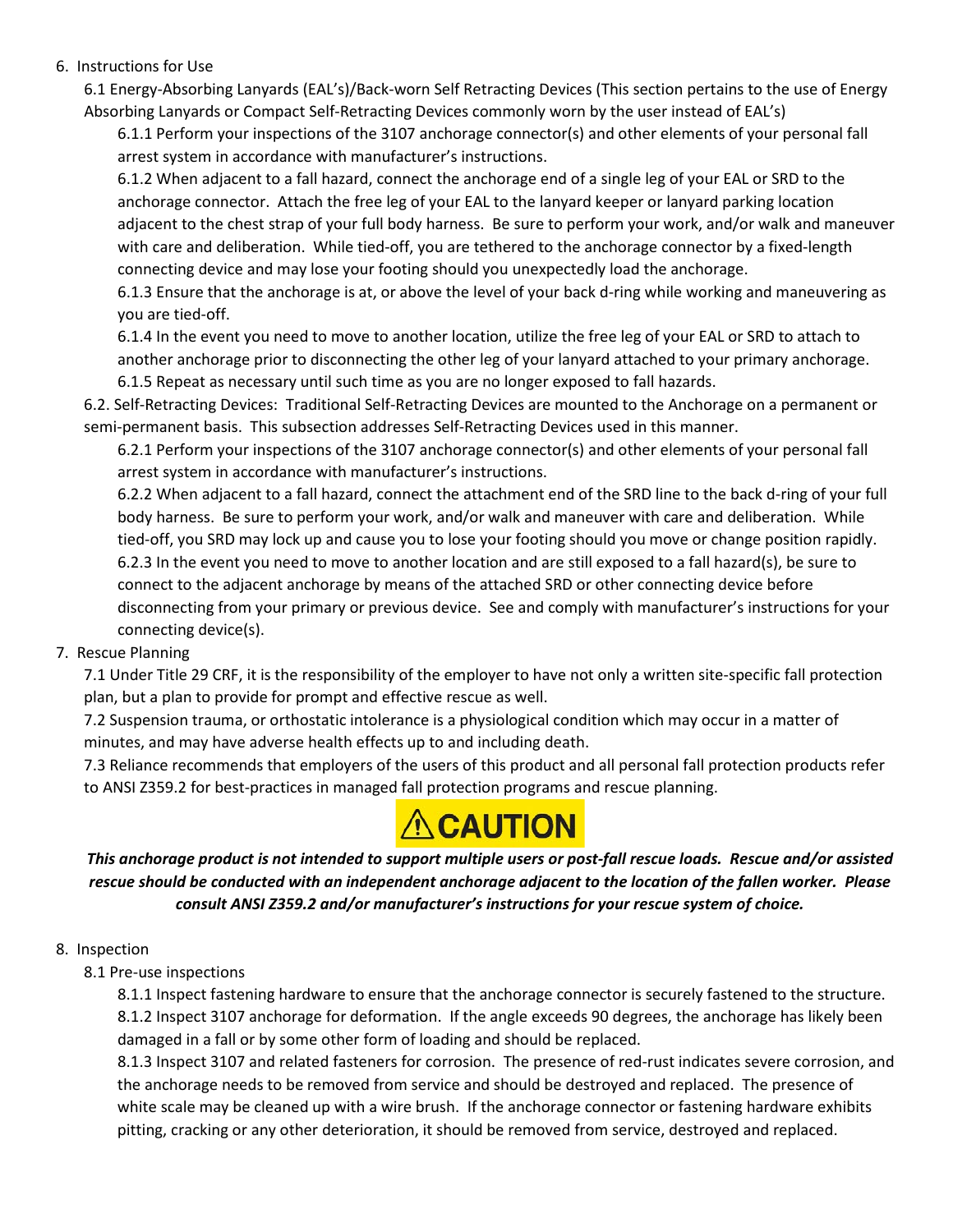8.1.4 Inspect 3107 anchorage connector for cracking, breaking, burrs and other deformation or deterioration. Should any of these conditions exist, the anchorage connector should be removed from service, destroyed and replaced.

8.1.5 Inspect the structure to ensure that it is in good condition and has not deteriorated. For wood cooling tower structures, inspect for cracked lumber, knots or wood-rot. If these conditions exist, or if there is any question about the integrity of the structure, consult with a Qualified Person before proceeding with work. Check fiberglass structures for cracking or splintering or any other condition which may reduce the strength of the structure. If any of these conditions exist, consult with a Qualified Person before proceeding with work. 8.1.6 For applications to steel structures, inspect the structural anchorage for cracking, deformation, corrosion or any other condition which may have degraded the strength of the anchorage or anchorage connector. Consult with a Qualified Person before proceeding with work if any of these conditions exist.

8.1.7 For applications to concrete structures, check for proper embedment of the fastener and ensure that the anchorage connector is tightly bound to the structure. Check for cracking or spalling of the concrete adjacent to the anchorage. If any of these conditions exist, cease work and consult with a Qualified Person to re-certify or to re-establish another anchorage.

8.1.8 Inspect all other personal fall arrest system components in accordance with manufacturer's instructions. 8.2 Competent Person Inspections: At least once annually, a competent person should conduct an inspection of anchorages and anchorage connectors in accordance with Section 8.1 of this manual. Should any failure condition exist, remove the anchorage connector(s) from service, destroy and replace immediately. Should a condition exist with the anchorage (structure) consult with a Qualified Person to recertify or remediate the structure before work resumes.

| <b>Original Date of Installation:</b> |           | <b>Qualified Person Cert./Signature:</b> |           |                        |           |
|---------------------------------------|-----------|------------------------------------------|-----------|------------------------|-----------|
| Competent                             |           | Competent                                |           | Competent              |           |
| Person                                | Pass/Fail | Person                                   | Pass/Fail | Person                 | Pass/Fail |
| <b>Inspection Date</b>                |           | <b>Inspection Date</b>                   |           | <b>Inspection Date</b> |           |
|                                       |           |                                          |           |                        |           |
|                                       |           |                                          |           |                        |           |
|                                       |           |                                          |           |                        |           |
|                                       |           |                                          |           |                        |           |
|                                       |           |                                          |           |                        |           |
|                                       |           |                                          |           |                        |           |
|                                       |           |                                          |           |                        |           |
|                                       |           |                                          |           |                        |           |
|                                       |           |                                          |           |                        |           |
|                                       |           |                                          |           |                        |           |

# **Inspection Record**

#### 9. Specifications

| Anchorage Connector Class:       | AD                      |  |
|----------------------------------|-------------------------|--|
| <b>Material of Construction:</b> | SAE 304 Stainless Steel |  |
| Minimum Strength:                | 5,000 lbs / 22.2 kN     |  |
| Maximum Capacity:                | 310 lbs / 140 kg        |  |
| <b>Approved Applications:</b>    | <b>Fall Arrest Only</b> |  |
| Standards/Regulations:           | OSHA 1926.502           |  |
|                                  | ANSI Z359.1             |  |